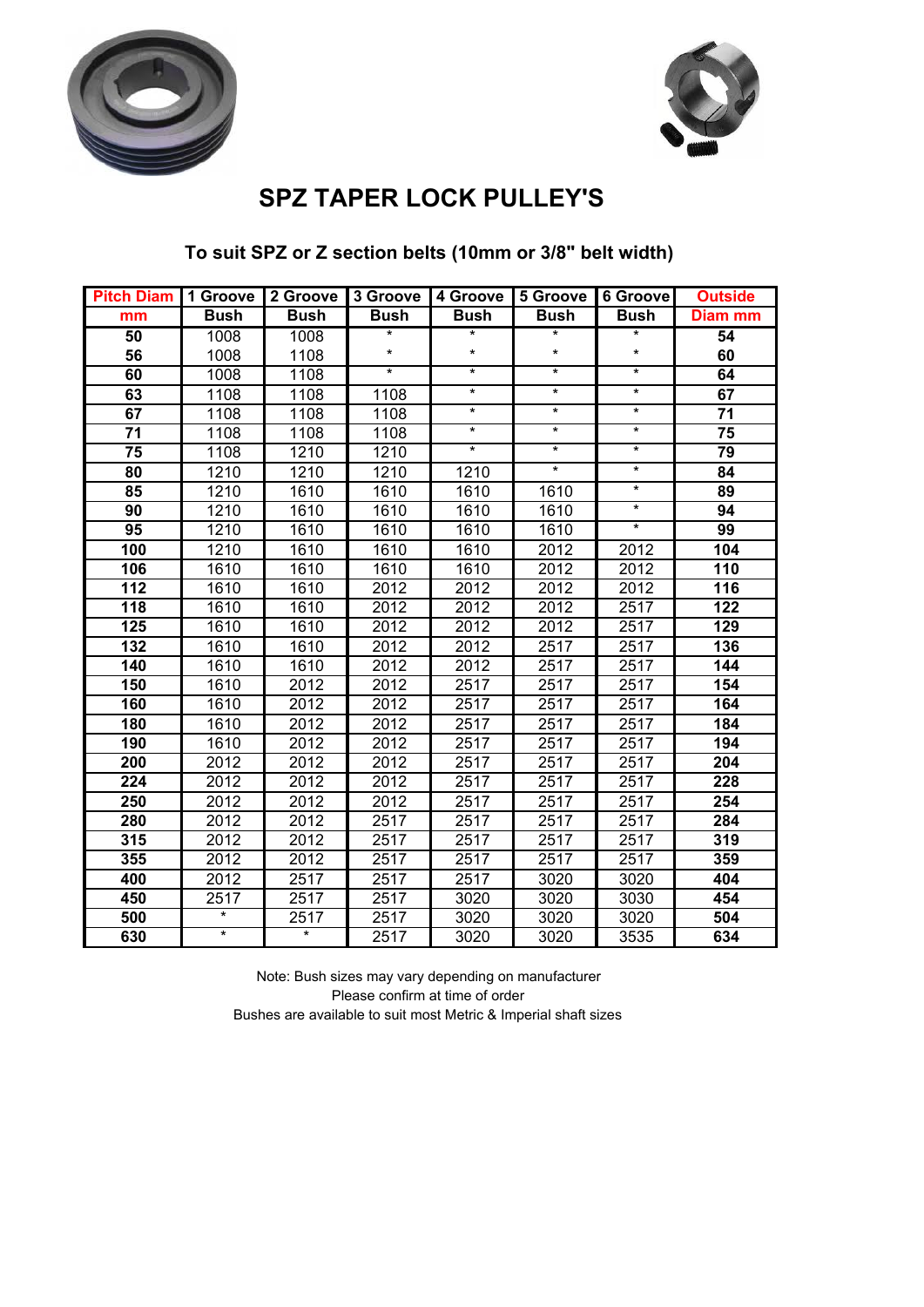



### **SPA TAPERLOCK PULLEY'S**

### **To suit SPA or A section belts (12mm or 1/2" belt width)**

| <b>Pitch Diam</b> |             |             |             |             | 1 GROOVE 2 GROOVE 3 GROOVE 4 GROOVE 5 GROOVE 6 GROOVE |             | <b>Outside</b> |
|-------------------|-------------|-------------|-------------|-------------|-------------------------------------------------------|-------------|----------------|
| mm                | <b>BUSH</b> | <b>BUSH</b> | <b>BUSH</b> | <b>BUSH</b> | <b>BUSH</b>                                           | <b>BUSH</b> | Diam mm        |
| 63                | 1108        | 1108        | $\star$     | $^\star$    | $\ast$                                                | $\star$     | 69             |
| 67                | 1108        | 1108        | $\star$     | $\star$     | $\star$                                               | $\star$     | 73             |
| $\overline{71}$   | 1108        | 1108        | 1108        | $\star$     | $\star$                                               | $\star$     | 77             |
| 75                | 1108        | 1108        | 1108        | $\star$     | $^\star$                                              | $\star$     | 81             |
| 80                | 1210        | 1210        | 1210        | $\ast$      | $\star$                                               | $\star$     | 86             |
| 85                | 1210        | 1210        | 1210        | $\star$     | $\star$                                               | $\star$     | 91             |
| 90                | 1210        | 1610        | 1610        | 1615        | $\star$                                               | $\star$     | 96             |
| 95                | 1210        | 1610        | 1610        | 1615        | $\star$                                               | $\star$     | 101            |
| 100               | 1610        | 1610        | 1610        | 1610        | 1610                                                  | $\star$     | 106            |
| 106               | 1610        | 1610        | 1610        | 2012        | 2012                                                  | $\star$     | 112            |
| 112               | 1610        | 1610        | 2012        | 2012        | 2012                                                  | $\star$     | 118            |
| 118               | 1610        | 1610        | 2012        | 2012        | 2012                                                  | $\star$     | 124            |
| 125               | 1610        | 1610        | 2012        | 2012        | 2012                                                  | $\ast$      | 131            |
| 132               | 1610        | 2012        | 2012        | 2517        | 2517                                                  | $\star$     | 138            |
| 140               | 1610        | 2012        | 2517        | 2517        | 2517                                                  | $\star$     | 146            |
| 150               | 1610        | 2012        | 2517        | 2517        | 2517                                                  | $\star$     | 156            |
| 160               | 1610        | 2012        | 2517        | 2517        | 2517                                                  | $\star$     | 166            |
| 170               | 1610        | 2012        | 2517        | 2517        | 3020                                                  | $\star$     | 176            |
| 180               | 1610        | 2012        | 2517        | 2517        | 3020                                                  | $\ast$      | 186            |
| 190               | 1610        | 2012        | 2517        | 2517        | 3020                                                  | $\star$     | 196            |
| 200               | 2012        | 2517        | 2517        | 3020        | 3020                                                  | $\star$     | 206            |
| 212               | 2012        | 2517        | 2517        | 3020        | 3020                                                  | $\star$     | 218            |
| 224               | 2012        | 2517        | 2517        | 3020        | 3020                                                  | $\star$     | 232            |
| 236               | 2012        | 2517        | 2517        | 3020        | 3020                                                  | $\star$     | 242            |
| 250               | 2012        | 2517        | 2517        | 3020        | 3020                                                  | $\star$     | 256            |
| 280               | 2012        | 2517        | 2517        | 3020        | 3525                                                  | $\star$     | 286            |
| 315               | 2012        | 2517        | 3020        | 3020        | 3535                                                  | $\star$     | 306            |
| 355               | 2012        | 2517        | 3020        | 3020        | 3535                                                  | $\star$     | 361            |
| 400               | 2012        | 2517        | 3020        | 3020        | 3535                                                  | $\star$     | 406            |
| 450               | 2012        | 2517        | 3020        | 3020        | 3535                                                  | $\star$     | 456            |
| 500               | 2517        | 2517        | 3020        | 3020        | 3535                                                  | $\star$     | 506            |
| 630               | 2517        | 3020        | 3020        | 3535        | 3535                                                  | $\star$     | 636            |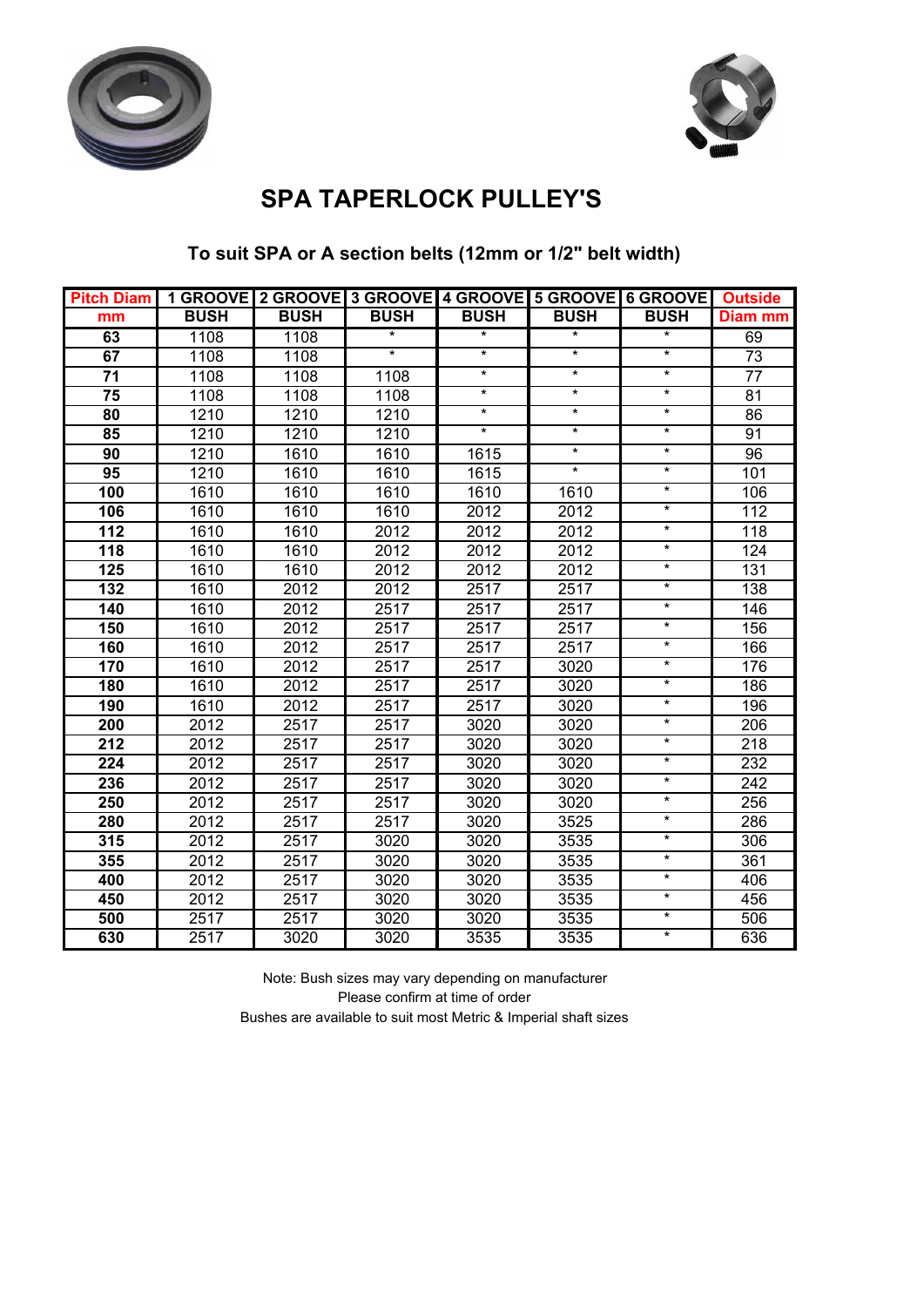



# **SPB TAPERLOCK PULLEY'S**

### **To suit SPB or B section belts (16mm or 5/8" belt width)**

| Pitch Diam   1 Groove   2 Groove   3 Groove   4 Groove   5 Groove   6 Groove   8 Groove   10 Groove |             |             |             |             |             |             |             |                   | <b>Outside</b> |
|-----------------------------------------------------------------------------------------------------|-------------|-------------|-------------|-------------|-------------|-------------|-------------|-------------------|----------------|
| mm                                                                                                  | <b>Bush</b> | <b>Bush</b> | <b>Bush</b> | <b>Bush</b> | <b>Bush</b> | <b>Bush</b> | <b>Bush</b> | <b>Bush</b>       | Diam mm        |
| 100                                                                                                 | 1610        | 1610        | 1610        | $\ast$      | $\star$     | $\ast$      | $\ast$      | $\ast$            | 107            |
| 112                                                                                                 | 1610        | 1610        | 1610        | $\star$     | $^\star$    | $^\star$    | $^\star$    | $\star$           | 119            |
| 118                                                                                                 | 1610        | 1610        | 1610        | $\star$     | $\ast$      | $\star$     | $\star$     | $\star$           | 125            |
| 125                                                                                                 | 1610        | 2012        | 2012        | 2012        | 2012        | $^\star$    | $\star$     | $\star$           | 132            |
| 132                                                                                                 | 1610        | 2012        | 2012        | 2012        | 2012        | $\star$     | $\star$     | $\star$           | 139            |
| 140                                                                                                 | 1610        | 2012        | 2012        | 2517        | 2517        | 2517        | $\star$     | $\star$           | 147            |
| 150                                                                                                 | 1610        | 2012        | 2517        | 2517        | 2517        | 2517        | $\star$     | $\star$           | 157            |
| 160                                                                                                 | 1610        | 2012        | 2517        | 2517        | 2517        | 3020        | $\star$     | $\star$           | 167            |
| 170                                                                                                 | 1610        | 2012        | 2517        | 2517        | 3020        | 3020        | 3020        | $\ast$            | 177            |
| 180                                                                                                 | 1610        | 2517        | 2517        | 2517        | 3020        | 3020        | 3020        | $\star$           | 187            |
| 190                                                                                                 | 2012        | 2517        | 2517        | 2517        | 3020        | 3020        | 3030        | $\star$           | 197            |
| 200                                                                                                 | 2012        | 2517        | 2517        | 3020        | 3020        | 3020        | 3535        | $\star$           | 207            |
| 212                                                                                                 | 2012        | 2517        | 2517        | 3020        | 3020        | 3535        | 3535        | $\star$           | 219            |
| 224                                                                                                 | 2012        | 2517        | 2517        | 3020        | 3020        | 3535        | 3535        | 3535              | 231            |
| 236                                                                                                 | 2012        | 2517        | 2517        | 3020        | 3535        | 3535        | 3535        | 3535              | 243            |
| 250                                                                                                 | 2012        | 2517        | 3020        | 3020        | 3535        | 3535        | 3535        | 3535              | 257            |
| 265                                                                                                 | $^\star$    | 2517        | 3020        | 3020        | ¥           | 3525        | 3525        | $\star$           | 272            |
| 280                                                                                                 | 2012        | 2517        | 3020        | 3020        | 3535        | 3535        | 3535        | 3535              | 287            |
| 300                                                                                                 | $\star$     | 2517        | 3020        | 3020        | 3535        | 3535        | 3535        | $\star$           | 307            |
| 315                                                                                                 | 2012        | 2517        | 3020        | 3535        | 3535        | 3535        | 3535        | 3535              | 322            |
| 335                                                                                                 | $\star$     | 2517        | 3020        | 3535        | 3535        | 3535        | 3535        | 4040              | 342            |
| 355                                                                                                 | $\star$     | 3020        | 3020        | 3535        | 3535        | 3535        | 3535        | 4040              | 362            |
| 375                                                                                                 | $^\star$    | 3020        | 3020        | 3525        |             | 3535        | 4040        | $\overline{\ast}$ | 382            |
| 400                                                                                                 | $\star$     | 3020        | 3535        | 3535        | 3535        | 3535        | 4040        | 4040              | 407            |
| 425                                                                                                 | $^\star$    | 3020        | 3535        | 3535        | $\star$     | 4040        | 4545        | $\star$           | 432            |
| 450                                                                                                 | $\star$     | 3020        | 3535        | 3535        | 3535        | 4040        | 4040        | 4545              | 457            |
| 500                                                                                                 | $\star$     | 3020        | 3535        | 3535        | 3535        | 4040        | 4040        | 4545              | 507            |
| 560                                                                                                 | *           | 3030        | 3535        | 3535        | 4040        | 4040        | 4545        | 4545              | 567            |
| 630                                                                                                 | $\star$     | 3020        | 3535        | 3535        | 4040        | 4040        | 4545        | 4545              | 637            |
| 710                                                                                                 | $^\star$    | $\star$     | 3535        | 3535        | 4040        | 4545        | 4545        | 4545              | 717            |
| 800                                                                                                 | $^\star$    | $\star$     | 3535        | 4040        | 4040        | 4545        | 4545        | 4545              | 807            |
| 900                                                                                                 | $^\star$    | $\star$     | 3535        | 4040        | 4545        | 4545        | 4545        | 5050              | 907            |
| 1000                                                                                                | $\star$     | $\ast$      | 4040        | 4040        | 4545        | 4545        | 5050        | 5050              | 1007           |